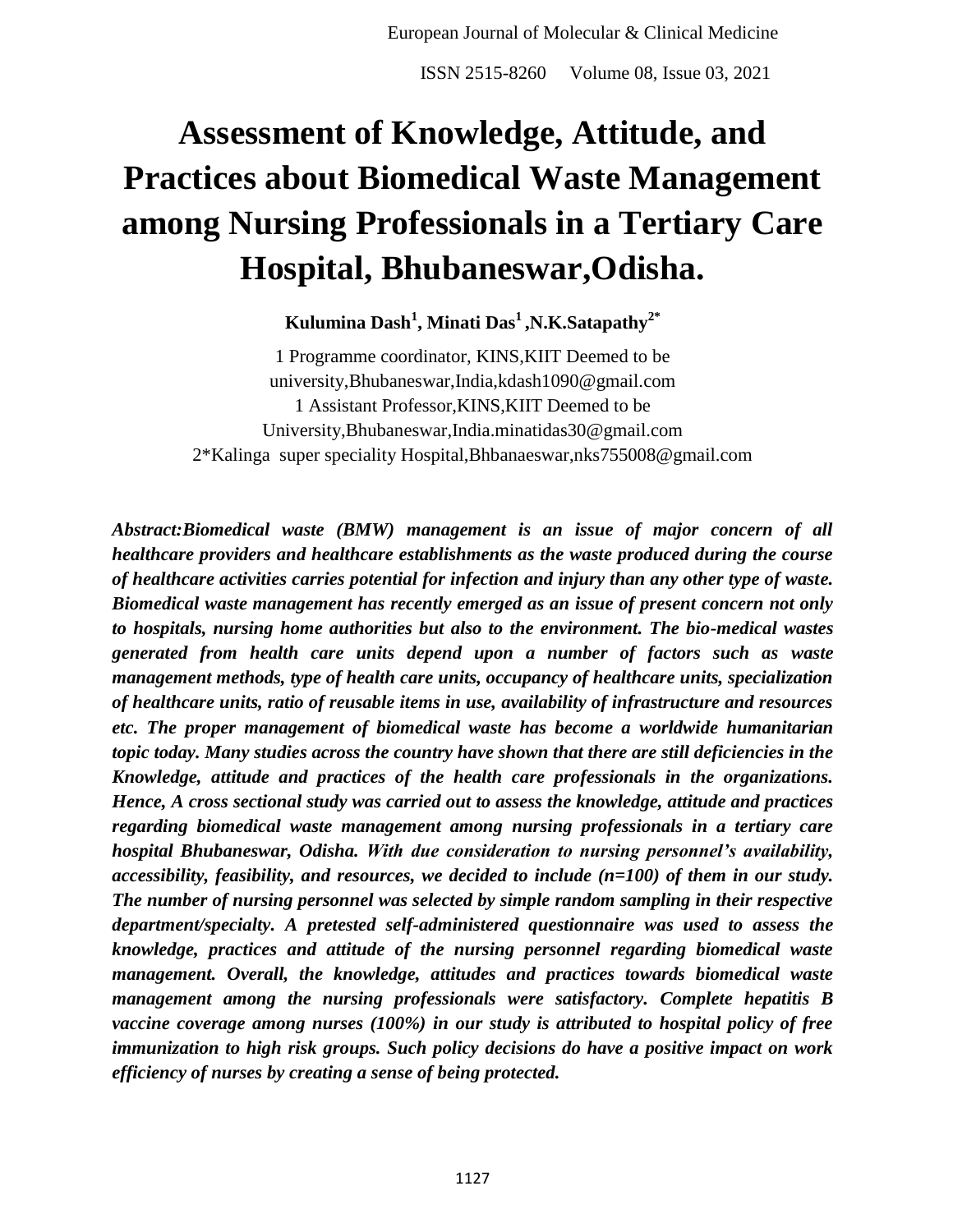## *Keywords:Biomedical waste, Knowledge, Attitude, Practice, Nursing personnel*

#### **INTRODUCTION:**

To enhance the quality of care and pursuing the aim of abating health problems, the healthcare facilities inevitably create waste that may itself be hazardous to health. Inadequate and inappropriate knowledge of handling of biomedical waste may have serious health consequences and a significant impact on the environment as well. Biomedical waste (BMW) produced in our country on an everyday premise is immense and contains infectious and hazardous materials. The hazardous impact of biomedical waste on the public and environment is enhanced manifold if adequate and appropriate handling of these wastes is not adopted. Biomedical waste management is an issue of vital concern of all healthcare providers and healthcare establishments as the waste generated during the course of healthcare activities carries potential for infection and injury than any other type of waste (1).Biomedical waste management is currently a burning issue, more so with the increasing health care facilities and increasing generation of hospital waste. It is assessed that every year, about 0.33 million tons of hospital waste is produced in India and, the waste generation rate ranges from 0.5 to 2.0 kg per bed per day (2). The proper management of such waste is not only a legal, but also a social responsibility of the hospitals. The waste generated in the hospital has significant health impact not only on the health care personnel but also on the general public. Improper handling of waste not only poses significant risk of infection due to pathogens like HIV, hepatitis B and C virus but also carries the risk of water, air and soil pollution thereby adversely affecting the environment and community at large (3).The hospital waste management has diverse ramifications as it not only affects the health of patients but also of healthcare workers and public.

Innovations in medical science & advancement in healthcare facilities have contributed significantly to the effective diagnosis of diseases & subsequent treatment of patients. While such facilities have brought about new hopes for combating the ever increasing health disorders & diseases, the process of diagnosis, analysis and treatment have led to production of wastes from various sources such as hospitals, nursing homes, clinics, pathological labs, blood banks, etc. these wastes termed as hospital wastes or biomedical wastes(BMW). Though bio-medical waste is a by-product of healthcare institutes constitutes a small portion of the municipal waste, yet they need special handling due to their highly toxic and infectious nature, which may pose a serious threat to human health as well as the environment if not managed properly (4). Improper biomedical waste management practices & indiscriminate disposal of hospital waste causes spread of illness leading to financial burden to society. Good biomedical waste disposal practices lead to reduction in medical expenditure, unsightly scenes at various disposal bins & dumping sites ultimately leading to healthier society. So it is the duty of every hospital to ensure safe handling & management of biomedical waste. As per the Biomedical waste management (BMW) rules, it is the duty of every biomedical waste generator to dispose the biomedical waste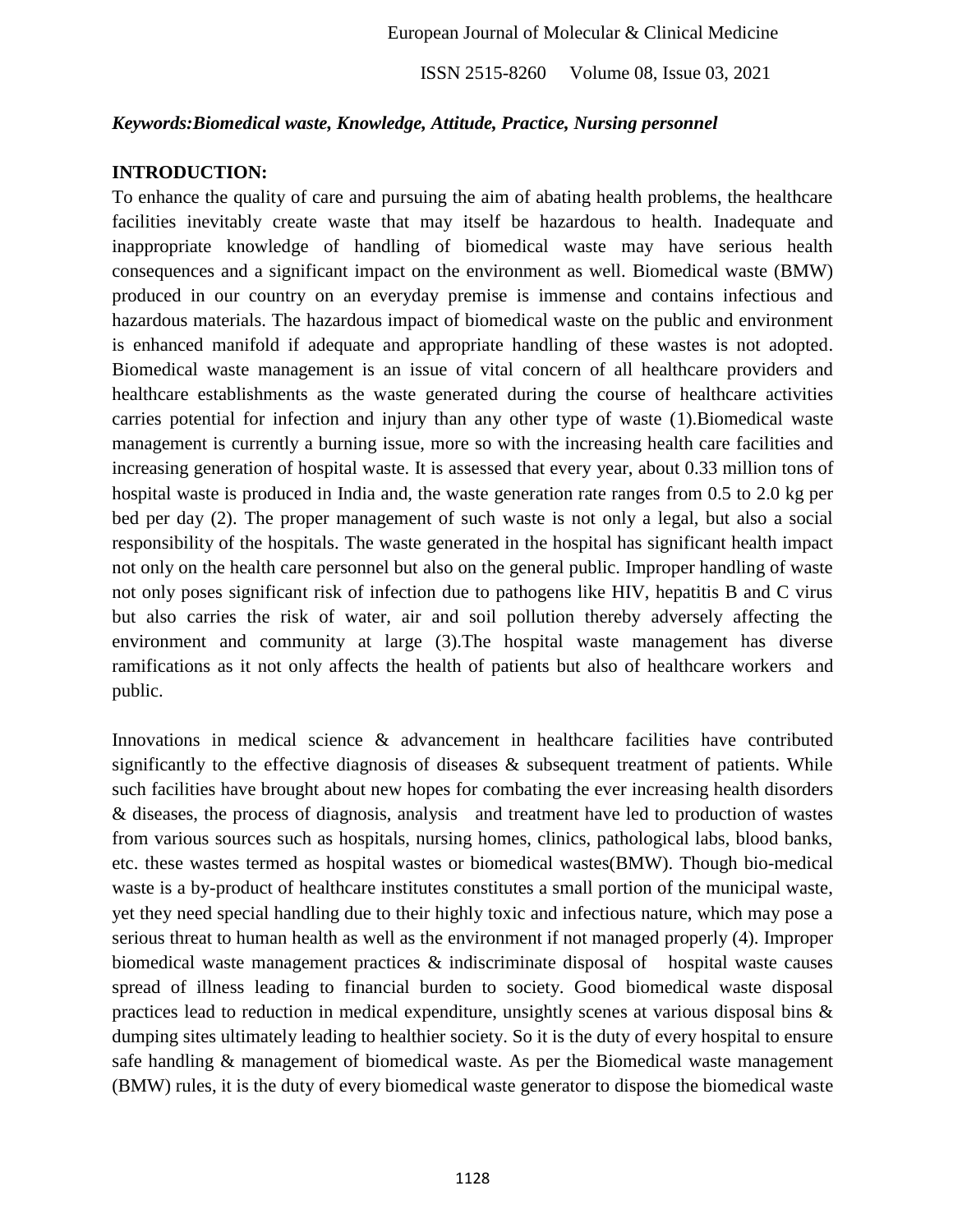#### European Journal of Molecular & Clinical Medicine

ISSN 2515-8260 Volume 08, Issue 03, 2021

safely. Hence it is important that all the healthcare workers should be well versed with the procedures to be followed in their institutions and the rules set by the government for hospital waste management under "Biomedical Waste (Management & Handling) Rules, 1998" as amended in june2000 (5).

Segregation at the site of waste generation is the first and foremost important step in healthcare waste management .Biomedical waste should be segregated at source of origin into color-coded bags or containers and its collection and proper disposal should be a significant concern for both medical personnel and general community(6).It is highlighted as a means of ensuring that hazardous healthcare risk waste and healthcare general waste are segregated and stored in suitable containers. The significance of segregation is highlighted by the mere fact that only 10% to 25% of wastes produced in health facilities are hazardous. Failure of this crucial step turns nonhazardous waste into hazardous. Segregation also empowers those who handle the containers outside the hospital wards to identify and treat them appropriately. Since the implementation of BMW rules (1998), every concerned health personnel is expected to have proper knowledge, practice and capacity to guide others for waste collection and management, and proper handling techniques (5).However, due to laxity in implementation of the rules and lack of awareness due to inadequate training of health care personnel has led to the hospitals becoming a centre point of spreading diseases rather than working towards eradicating them.

Money saved in management of hospital acquired infections is much more than the money spent on treating those infections  $\&$  spent on its control activities. Biomedical waste is a unique category of waste by the quality of its composition, source of generation, its hazardous nature and the need for appropriate protection during handling, treatment and disposal. Mismanagement of the waste affects not only the generators, operators but also the common people too (7). The improper management of biomedical waste poses significant hazardous risk to the patients, healthcare workers, the community and environments (WHO, 2007). The biomedical waste is defined as the waste generated during the diagnosis, treatment or immunization of human beings or animals or in research activities pertaining thereto or in the production or testing of biological including categories mentioned in the schedule-I of Biomedical Waste(Management and Handling) Rules 1998,Government of India **(**8).As per the recent BMW Management Rules, 2016(3)these rules apply to all persons who generate, collect, receive, store, transport, treat, dispose or handle BMW in any form including hospitals, nursing homes, clinics, dispensaries, veterinary institutions, animal houses, pathological laboratories, blood banks, Ayush hospitals, clinical establishments, research or educational institutions, health camps, medical or surgical camps, vaccination camps, blood donation camps, first aid rooms of schools, forensic laboratories and research laboratories by whatever name they are called to take all the steps to ensure that such waste is handled without any adverse effect to human health and environment.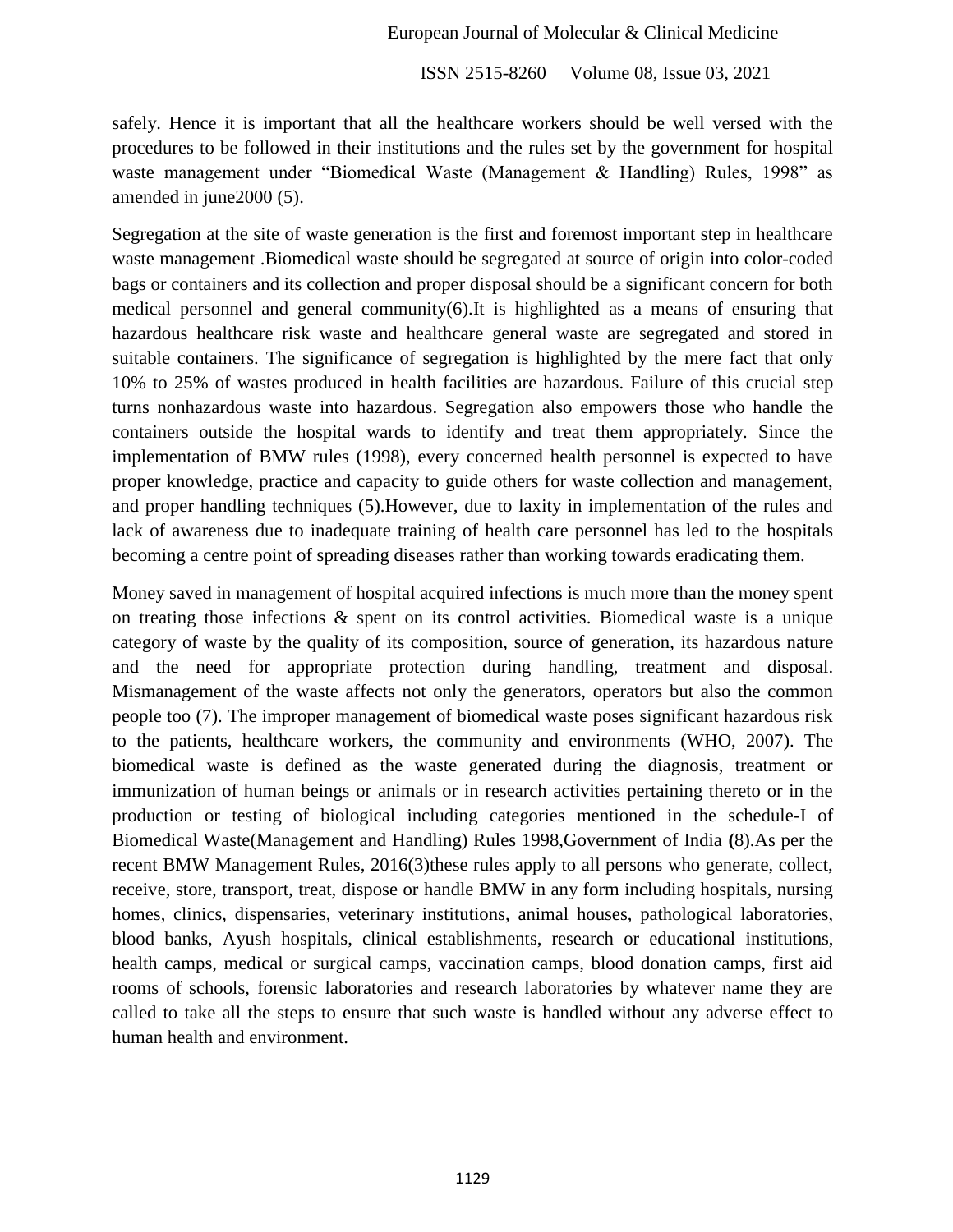According to WHO 2009, around 85% of the hospital waste is non-hazardous, 10% infective and remaining 5% non-infective but hazardous. Management of infectious waste is a major challenge to the hospitals. Concurrently, the health care providers should know the quantity of waste produced in their facility and try to minimize the waste generation in day-to-day work because lesser amount of biomedical waste means a lesser burden on waste disposal work and cost saving. Epidemiological studies demonstrate that an individual who encounters one needle stick injury from a needle used on an infected source patient has risks of 30%, 1.8%, and 0.3% respectively of becoming infected with HBV, HCV and HIV (9). During 2000, the World Health Organization assessed that injections with contaminated syringes caused 2 million hepatitis C virus infections, 260 000 cases of human immunodeficiency virus (HIV) infections and 21 million hepatitis B virus infections, (10).Cases with staphylococcal bacteriemia and endocarditis were reported among cleaning staff after needle stick injury (11). Healthcare providers are at risk of occupational dangers as they perform their jobs in hospitals. Serious diseases may develop in health care providers as well as patients and the general public.

Teaching institutes play a vital role in the health care setup as it is from these places that the future health care professionals and all those persons involved in the care giving to the community are educated (8).Different Studies have conveyed that there are gaps in the knowledge, lacunae in the attitudinal component and inconsistency in the practice aspects which are matters of concern among the health care professionals (12,13).Although legal provisions [Biomedical Waste (management and handling) Rules 1998], exist to lessen the effect of hazardous and infectious hospital waste on the community; still these provisions are yet to be fully executed(14). The absence of proper waste management, lack of awareness about the health hazards from biomedical wastes, insufficient financial and human resources, and poor control of waste disposal are the foremost critical problems connected with biomedical waste (15).

Appropriate management of biomedical waste management begins from the initial stage of generation of waste, segregation at the source, storage at the site, disinfection, and transfer to the terminal disposal site plays a vital role in the disposal of waste. The health personnel who involved in handling the biomedical waste at different point of generation in hospital include doctors, nurses, lab technicians, ward boy etc. Thus the knowledge regarding biomedical waste management among health care personnel have greater impact on health and environment. Nursing professionals play a critical role in biomedical waste segregation in the hospitals. Their knowledge, attitudes, and practices regarding biomedical waste management are vital for the prevention of biomedical waste related hazards. Even though, there's an increased global awareness among health professionals about the hazards and also appropriate management techniques, the extent of awareness in India is found to be below par (16, 17,18). Hence adequate knowledge, attitudes and practices of the staff of the health care institutes play a very important role (1, 12).Nursing professionals form the backbone of any hospital. Nursing professionals play a significant role in imparting health services in all level, protection,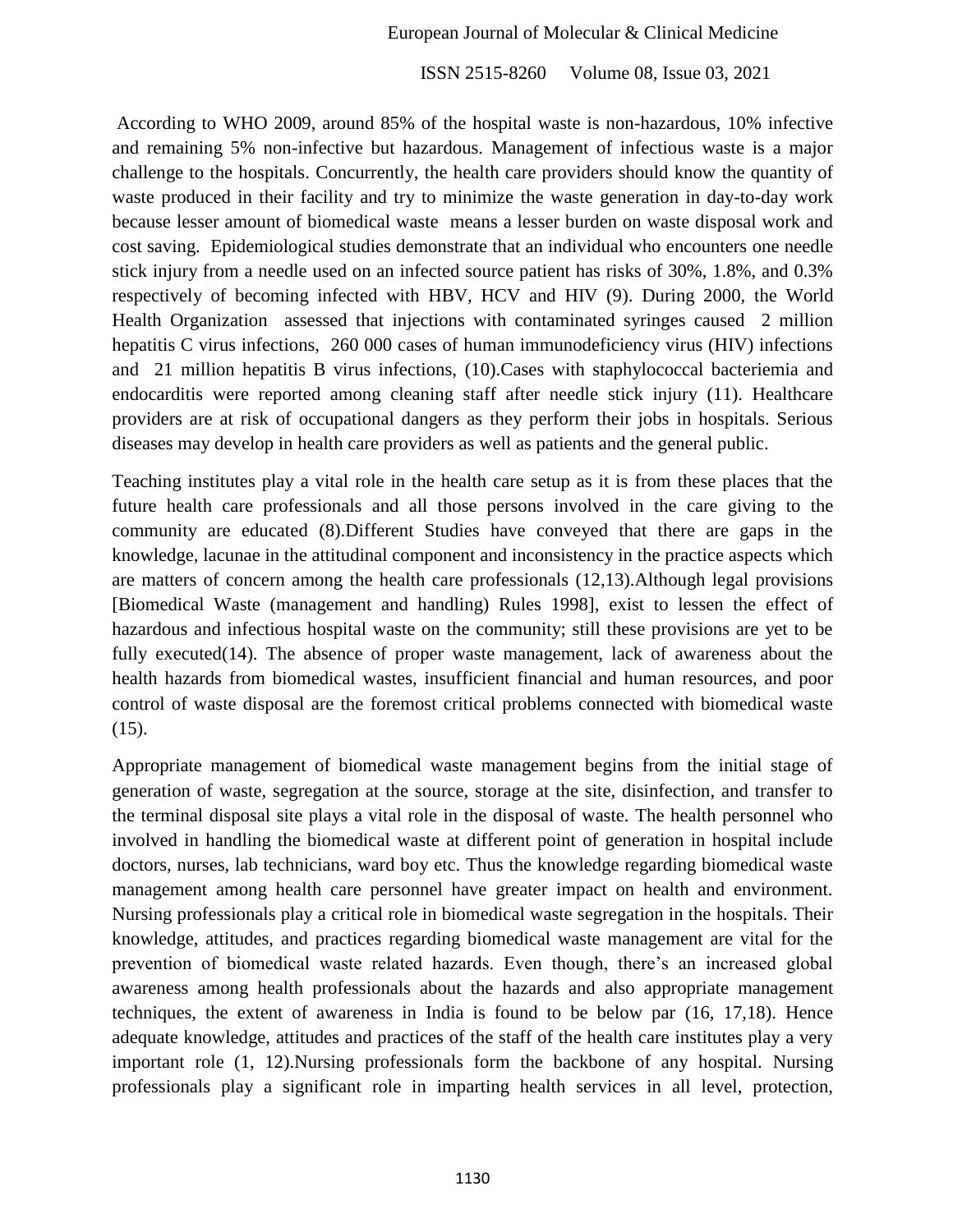prevention, promotion and treatment. Their level of awareness regarding biomedical wastes can go an extended way towards safe disposal of hazardous hospital waste & protect the community from its various adverse effects. Hence, this study aims to assess the knowledge, attitude and practices regarding biomedical waste management among nursing professionals in a tertiary care hospital in Bhubaneswar City, Odisha.

## **MATERIALS AND METHODS:**

The hospital based cross-sectional study was carried out for a period of 3 months to assess the knowledge, attitude and practices among nursing professionals in tertiary care hospital in Bhubaneswar City, Odisha, India. It is a teaching hospital attached to a medical college, recognized by the Medical Council of India with a capacity of more than 1500 beds, and generates all types of medical wastes. All the nursing personnel working in various departments of the studied hospital formed the sampling frame. With due consideration to nursing personnel's availability, accessibility, feasibility, and resources, we decided to include (n=100) of them in our study. Assuming a non-response rate of 10%, we approached 110 nursing personnel, of whom 100 consented to voluntary participation. Random sampling was done. List of all the nursing personnel was obtained from human resource department and probability proportional to size was applied to decide the number of nurses to be selected from each department/specialty. The number of nursing personnel was selected by simple random sampling in their respective department/specialty. If the randomly selected person was not available or did not give consent to participate voluntarily then the next nursing person in the list was included.

A pretested self-administered questionnaire was used to assess the knowledge, practices and attitude of the nursing personnel regarding biomedical waste management. To ensure confidentiality and enhance the participation anonymity of the study participants was maintained .Necessary permission was obtained from medical superintendent of the hospital for conducting study in selected wards. Informed consent was taken from all the nursing personnel those were willing to participate in the study. The Questions related to demographic details like the participants name, age, sex, department they are currently working in, total years of experience, years worked in the current hospital, their training in biomedical waste management, years of experience, vaccination against Hepatitis, needle stick injury were also included. The questionnaire consisted of 19 questions of which 11questions were to assess the knowledge, 5 were to assess attitudes, 3 questions assessing the practices with yes/ no responses and 1 was to assess each of hepatitis B vaccination status and training received regarding biomedical waste management. Knowledge assessment was done by questions pertaining to colored containers, segregation, and storage of various biomedical wastes, hazards of improper waste handling, and biohazard symbol. Attitudes were assessed by seeking their opinion regarding nurses' role in biomedical waste segregation, need for refresher training, necessity of wearing PPE, display of posters of healthcare waste segregation in hospital, and education of patients and their relatives about the same.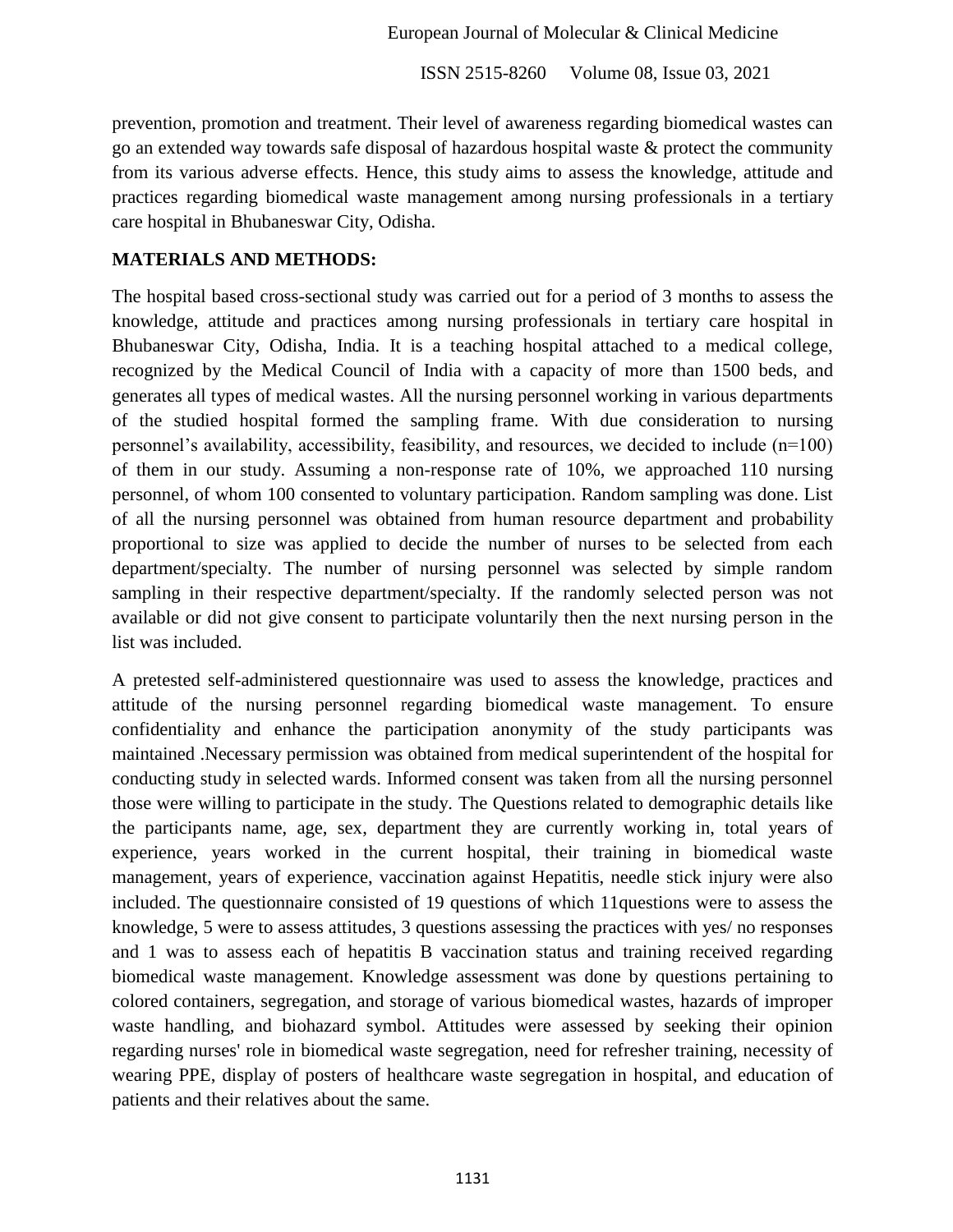#### European Journal of Molecular & Clinical Medicine

ISSN 2515-8260 Volume 08, Issue 03, 2021

The questions on practices appraised if the study respondents had disposed the biomedical waste in specified colored bins, if disinfection of sharps were carried out at the point of generation and disposal of sharps in puncture proof containers, and reported any injuries due to improperly disposed sharps. The questionnaire was formulated according to the requirements of the study. To assess the knowledge of the respondents a scoring system was developed. Each correct response was awarded with one point and zero points were given for wrong response. To score maximum (i.e., 11 points), respondents should mention four colored coded bags, that is, red, blue/white, yellow, and black (1 point); mention maximum allowed waste storage time (1 point); tell the correct colored bag to segregate used needle (1 point), paper waste (1 point), used intravenous set (1 point), discarded medicine (1 point), Foley's catheter (1 point), and dressings or cotton (1 point); know at least 3 diseases which can spread by exposure to healthcare waste (1 point); enumerate at least 3 methods of waste disposal (1 point); and identify the biohazard symbol (1 point).

Study participants' knowledge was categorized as excellent, good, and poor based on their percentage scores of more than 70%, 50–70%, and less than 50%, respectively. The data was entered in MS- Excel spreadsheet and was analyzed using Statistical Package for the Social Sciences (SPSS) software. Chi square test was applied to judge the association of discrete and continuous study variables with the knowledge and attitudes of nurses, respectively.

#### **RESULTS AND DISCUSSION:**

Responsibilities of a hospital do not end up with medical treatment only. In this context, proper management of biomedical wastes is of utmost public health importance (19).The present study was an attempt to appraise nursing personnel in a tertiary care hospital of Bhubaneswar city regarding biomedical waste management. Various cross sectional studies have been done on the same as mentioned in our study (17, 20).

An appropriate BMW management system is very much essential for prevention of hospitalborne infection, to safeguard the environment and public health at large. However, healthcare personnel's knowledge and perceived importance are pivotal for its appropriate implementation. Recognizing the importance of this issue, the Government of India notified the biomedical waste (Management and handling) Rules, 1998, which were further amended in 2003. Infection prevention practices and hospital waste management systems need to be in place for assured quality of care in hospitals. Proper handling, treatment, and disposal of biomedical waste are necessary elements of healthcare infection control program. Statutory public health guidelines of biomedical waste management and close monitoring of its compliance alone cannot achieve the ultimate goal if it is not accompanied with social science approach of education, motivation, and change in mindset in all strata of healthcare personnel. Any system of treatment and disposal that is operated by well-trained and well-motivated staff can provide more protection for staff, patients, and the community than an expensive or sophisticated system that is managed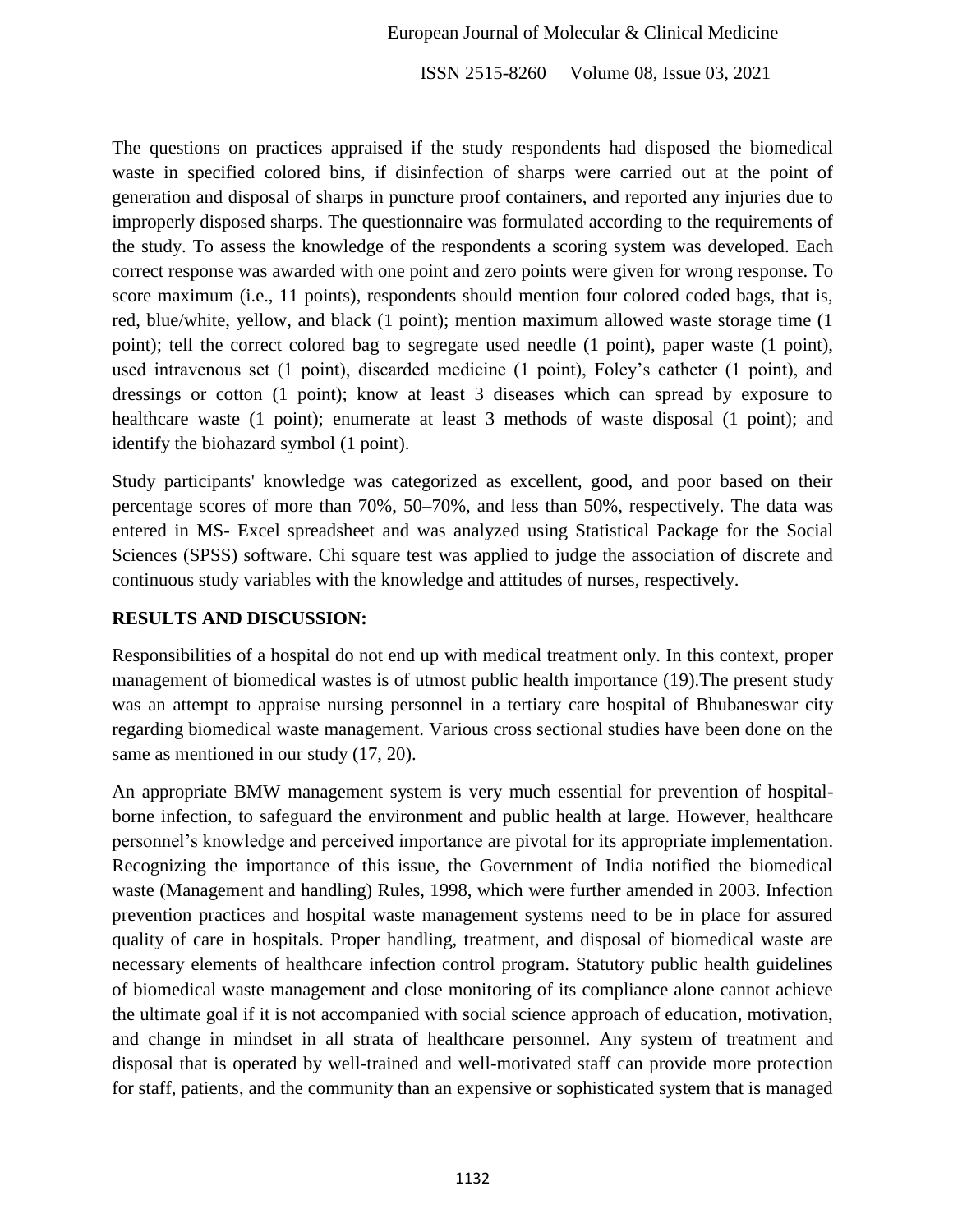by staff who do not understand the risks and the importance of their contribution. The knowledge and practices of healthcare personnel regarding appropriate management of BMW have a serious impact on public health. It is also important to understand that all healthcare personnel are legally bound to follow appropriate practices as prescribed by the biomedical waste management rules, 1998.

The results of the present cross-sectional study were evaluated across 3 domains for all the nursing personnel of the study population. Hundred nursing personnel participated in the study and the majority (82%) of them were females. Mean age of the nurses was  $25.35 \pm 3.36$  years and mean experience in nursing profession was  $2.74 \pm 2.09$  years. Almost half (51%) of them were working in surgical departments and the remaining half (49%) were working in medical departments including emergency/casualty. All the nursing personnel were given induction training regarding biomedical waste management for one day at the time of appointment by a qualified hospital administrator. All the nursing personnel were immunized against hepatitis B as per the hospital policy. Almost half of the nurses (48%) had excellent knowledge (>70% score) about biomedical waste management. However, one-fifth (18%) of them displayed poor knowledge (<50% score) about the same .Mean knowledge score was 69.15% (±18.6)**(Table 1).**

The findings of our study reflected satisfactory knowledge of the nursing personnel regarding biomedical waste management. The present cross-sectional study recognized certain inadequacies in the knowledge component amongst the nursing personnel, though greater than 50% of the study respondents, demonstrated good knowledge, attitudes and practices. The studies have been conducted by Mathur,V et al., and Pandit ,N.B. et al., to assess knowledge and practices of healthcare professionals and the studies reflected that the Knowledge about biomedical waste management is consistent on all the study participants (1, 16).Although induction training was given for all of them in our study, no refresher trainings were followed. The same was felt by most of the nursing personnel (86%). It is sensible to conduct refresher trainings at optimum intervals for sustainability improvement (18%had poor knowledge), and updating of knowledge and its implementation. Similar findings were also reported by Bansal, M., et al., in their study from Gwalior, India(20). Saini, S., et al., also reported positive attitudes and fair knowledge of nurses in a tertiary care set up in New Delhi(21). In another study on health care waste segregation by Deo, D., et al., nurses and lab technicians had better knowledge (90%) than medical staff like doctors (80.6%) (22). In a study conducted by Qureshi Waseem, M.D., et al., as much as 59% of the nurses gave positive response for healthcare waste management (23).

Effect of study variables such as age, sex, department of work, and nursing experience was assessed by comparing the mean knowledge scores among various categories. Knowledge was relatively better among those aged 25 years or more, female nursing personnel, and those with the experience of more than two years. These results suggest that with increase in age and experience there is significant increases in knowledge regarding biomedical waste management. Nonetheless, none of the observed differences were statistically significant (P>0.05) (**Table 2).**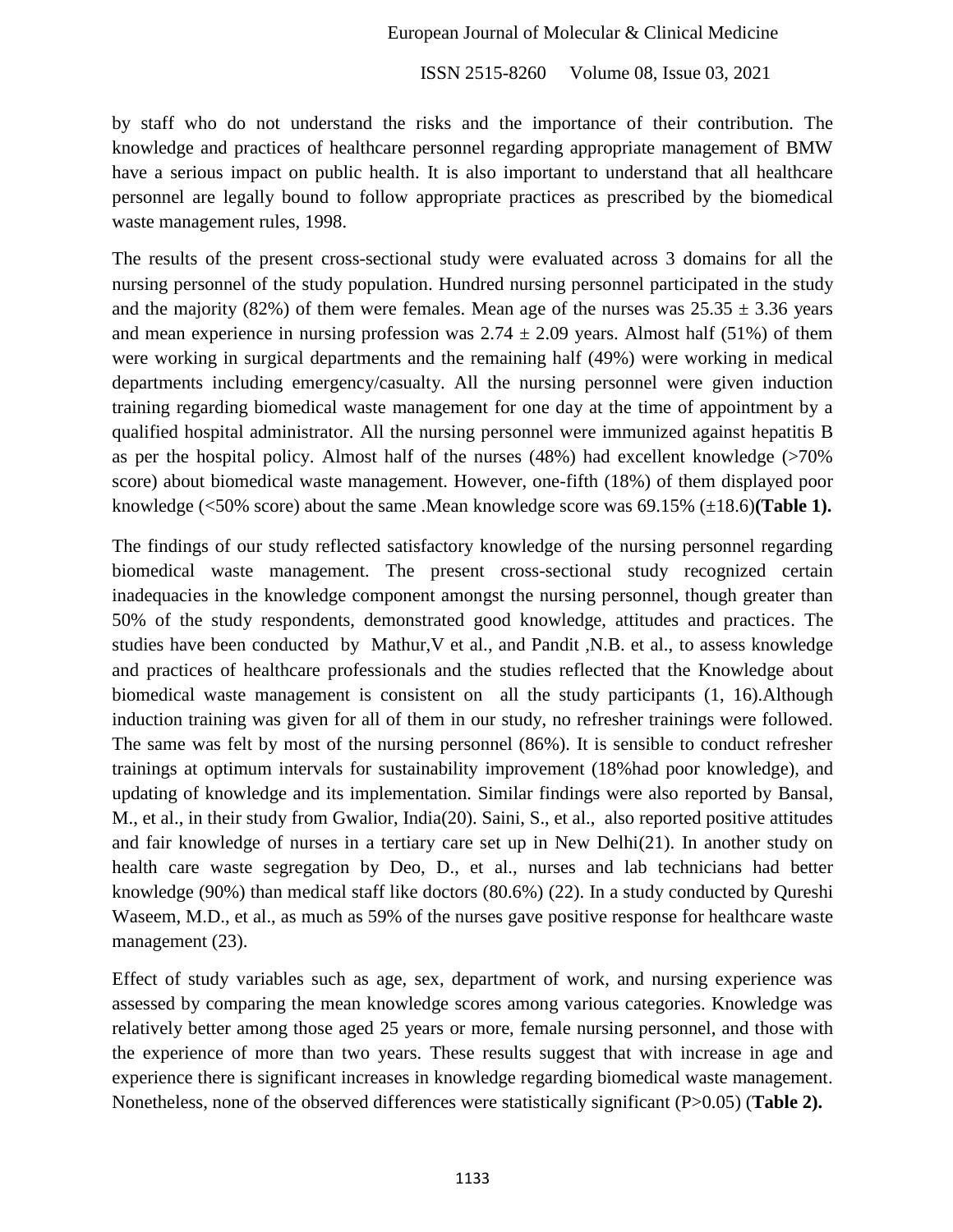#### European Journal of Molecular & Clinical Medicine

ISSN 2515-8260 Volume 08, Issue 03, 2021

Attitudes of the nursing personnel were further assessed according to their age, gender, experience, specialty of work, and healthcare waste management knowledge levels (**Table 3).**All the nursing personnel were stressed upon "use of PPE" during biomedical waste segregation and "poster display" about biomedical waste segregation at in patient as well as outpatient areas. Nursing personnel were using gloves while nursing the patients and handling the waste. More than 90% of the nurses opined that proper healthcare waste management is imperative and could appreciate their vital role in it. Almost nine out of every ten nurses (86%) expressed the need of refresher training on biomedical waste management. Similar result were also observed in a study done on assessment of existing knowledge, attitude, and practices regarding biomedical waste management among the health care workers in a tertiary care rural hospital of B. G. Nagara which stated that 60% of nurses felt to go for training program on management of BMW (8). Less than half of the nurses (39%) highlighted the need of patient and their attendants' education on biomedical waste management as Patients and their relatives are not supposed to be involved in healthcare waste segregation (Table 3).But, Patient and their attendants' orientation to healthcare waste and display of segregation information board in local language could further improve the segregation efficiency and lessen the burden on nursing personnel. Significantly ( $P < 0.05$ ) higher number of nurses in surgical specialty (98%) could appreciate their vital role in healthcare waste management than their nonsurgical counterparts (85.7%) but differences observed for various attitudes within other study variables were not significant ( $P > 0.05$ ).

Complete hepatitis B vaccine coverage among nursing personnel (100%) in our study is attributed to hospital policy of free immunization to high risk teams. Such policy decisions do have a positive impact on work potency of nursing personnel by making a sense of being protected. Lower level of hepatitis B vaccination among nursing personnel was reported from studies conducted in Iran (89.6%), (24), South Africa (68%) (25) and India (44.8%) (26).The work place practices of 100 nursing personnel were assessed. Regarding practices related to biomedical waste management among study participants were good. Availability and easy accessibility of all four colored containers are important for appropriate and sustained segregation practices of nursing personnel. Nursing personnel were having positive attitudes in their segregation practices in our study. In another study all the (100%) nurses were practicing according rules in a study by Saini, S., et al., (21) from New Delhi.

Four colored containers (i.e., yellow, blue, black, and red) were used at all the stations. To aid the nurses in proper segregation, instruction boards in English language were placed near the waste containers. Dressings and cotton were placed in yellow container, used intravenous sets and Ryle's tube and so forth contaminated with blood or body fluid were segregated in red bin. Nurses isolated waste sharps like needles in a blue puncture-proof container. The Waste was collected from every station twice daily by the waste handlers. Regarding practices related to biomedical wastes,70% practiced the disposal in specified color coded bins, while as 72% made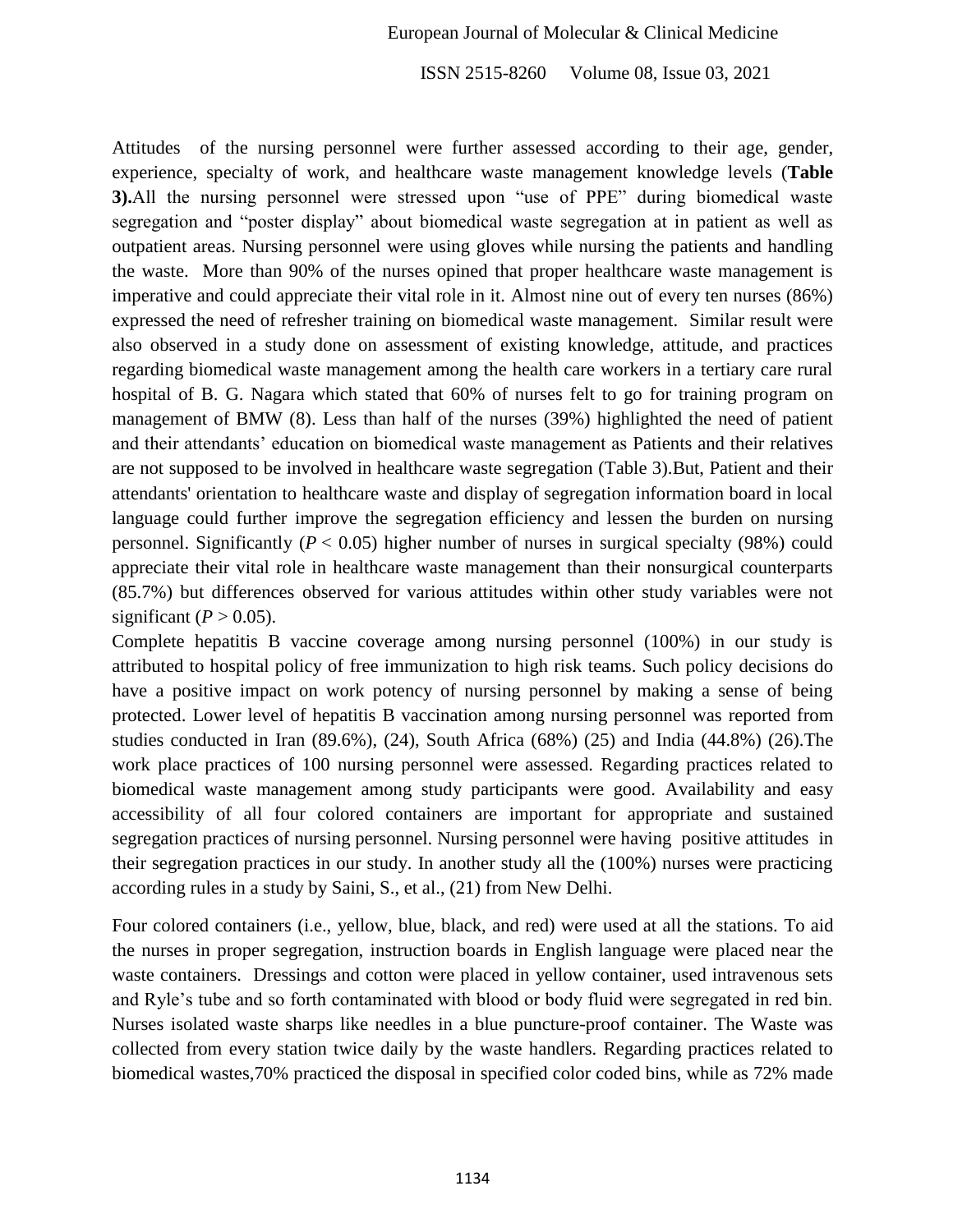disposal of sharps in puncture proof containers but only 30% were reporting the injuries due to improper disposal of sharps. The details are depicted in **(Table 4).**

Consistent figures have also been shown by other studies (Saini, S., et al., Madhukumar, S. and Ramesh, G.,) the practice of reporting of injuries resulting from improperly disposed biomedical waste was found to be miserably low among the technical staff and was found to be completely absent among the nontechnical sanitary staff. (21, 27). Stein, A.D., et al., (2003) in their study reported that among doctors and nurses, only 37% reported that they ever suffered needle stick injury (28) .Low reporting of injuries may be attributed to the fact that most of the doctors and other technical and nontechnical staff are unaware about a formal system of injury reporting which should be established within all the health facilities. The practice of non-reporting of injuries due to sharps is low among nurses of this hospital. Low reporting in our study is possibly due to unawareness about formal system of injury reporting due to sharps in a health care setting.

In our hospital the segregation of BMW was being done at the site of generation in colour coded polythene bags as per the BMW (management and handling) Rules, 1998. For the easy accessibility of the staff, the colour coded bags were being placed inside similar colour coded bins and colored posters showing the segregation of BMW in local language were being displayed at the site of segregation of waste in the hospital. As per the hospital protocol, segregation of biomedical waste was being done at the site of generation in almost all the areas of the hospital in color coded polythene bags. The different types of waste being collected were infectious solid waste in red bag, soiled infectious waste in yellow bag and sharp waste in puncture proof container and blue bag. The different type of waste produced from our hospital was: infectious solid waste such as catheters, intravenous sets, gloves, universal containers, urine bags, syringes without needles, vacutainers, cartridge, dropper, tips, rapid cards and culture plates collected in red coloured plastic bags. The soiled waste such as cotton, dressings, plaster casts, swabs, masks, cap, dipstick, discarded medicines, cytotoxic drugs, human anatomical waste and animal waste collected in yellow coloured plastic bags. Sharp waste such as needles, needles from needle tip burner, scalpels, blades, lancet, glass slide, cover slips, broken glass, tubes or any other contaminated sharp object that may cause puncture and cuts such as used and unused sharps (reagent/chemical bottle/IV infusion bottles) collected in puncture proof, leak proof translucent containers/blue bag. Lastly, the general waste such as paper, packing material, general municipal waste and leftover food was collected in black plastic bag.

Segregation is an important requirement in the entire process of waste management. Proper segregation of biomedical waste was practiced in majority of the areas in our hospital highlighting the effectiveness of education by the Infection Control Committee. To increase compliance towards biomedical waste management in our hospital, the following was done: i) coloured posters showing the segregation of biomedical waste in local language was being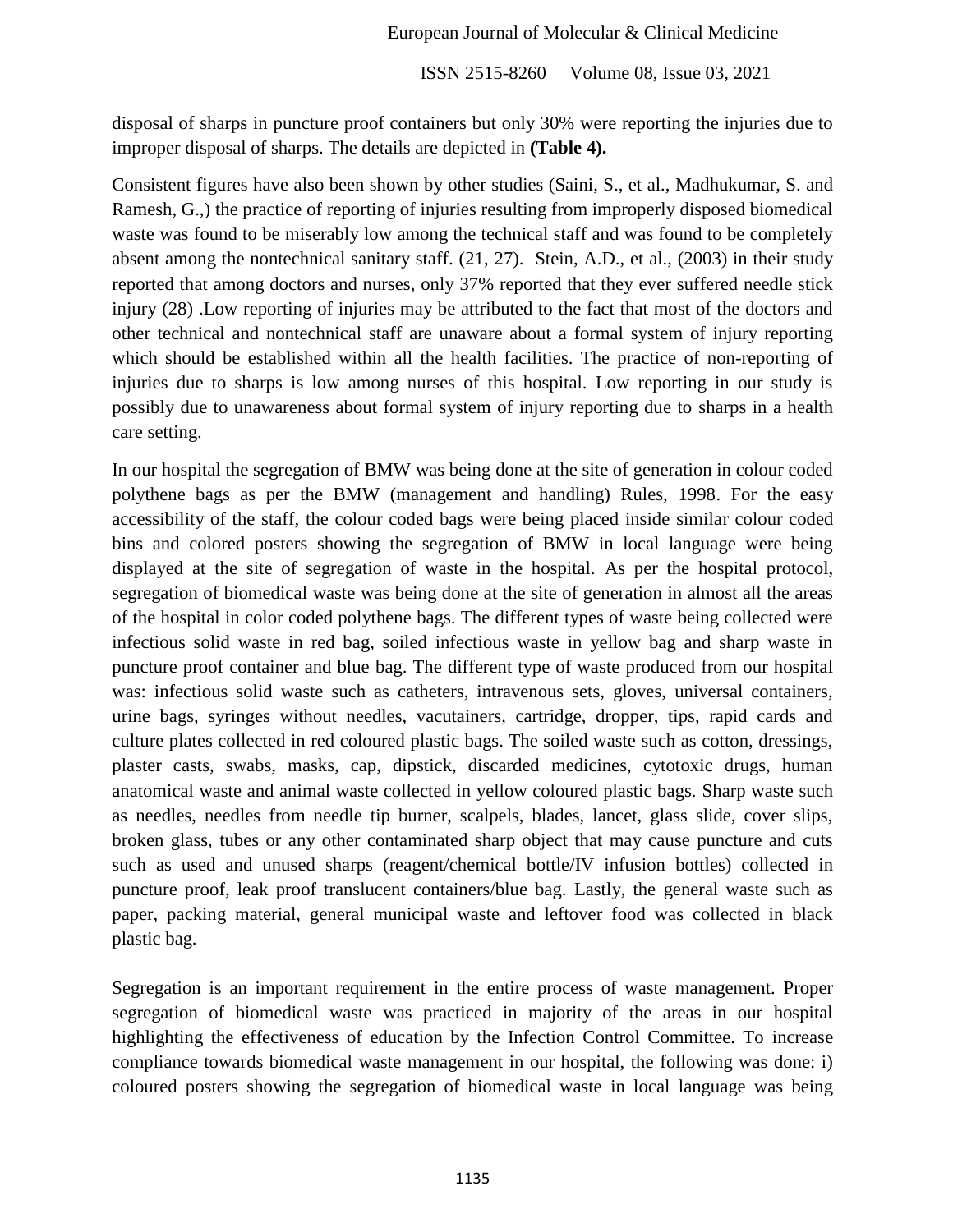displayed at the site of segregation in all the areas of the hospital so that it is easy for the staff to refer to, in case of doubt; and ii) colour coded bags were being placed inside similar colour coded bins for the convenience of housekeeping staff and the care givers. Continuous surveillance of segregation practices by hospital infection control committee and inspiring prompt reporting and also ensuring appropriate medical care for the accidental exposures among nursing personnel to be increased.

#### **CONCLUSIONS:**

This study was a modest attempt to evaluate the Knowledge, attitude and practices of the nursing professionals towards biomedical waste management. All the nursing personnel were given induction training regarding biomedical waste management for one day at the time of appointment by a qualified hospital administrator. All the nursing personnel were immunized against hepatitis B as per the hospital policy Almost half of the nurses (48%) had excellent knowledge (>70% score) about biomedical waste management. However, one-fifth (18%) of them displayed poor knowledge (<50% score) about the same. Knowledge was relatively better among those aged 25 years or more, female nurses, and those with the nursing experience of more than two years. These results suggest that with increase in age and experience there is significant increases in knowledge regarding biomedical waste management. All the nursing personnel were stressed upon "use of PPE" during biomedical waste segregation and "poster display" about biomedical waste segregation at in patient as well as outpatient areas. Nursing personnel were using gloves while nursing the patients and handling the waste. More than 90% of the nurses opined that proper healthcare waste management is imperative and could appreciate their vital role in it. Almost nine out of every ten nurses (86%) expressed the need of refresher training on biomedical waste management. Regarding practices related to biomedical wastes,70% practiced the disposal in specified color coded bins, while as 72% made disposal of sharps in puncture proof containers but only 30% were reporting the injuries due to improper disposal of sharps. Overall, the knowledge, attitudes and practices towards biomedical waste management among the nursing professionals were satisfactory. There is a need of refresher trainings at optimum intervals to ensure sustainability and further improvement. Even though the knowledge, attitude and practice of biomedical waste management are satisfactory among the participants of this study, it can be further improved by conducting programs stressing not only on the knowledge and practice but also should stress about the attitude of the nursing personnel towards biomedical waste management by educating them about the importance of it and by enlightening them about the hazardous effects of improper management of biomedical waste management on the environment, public health and also on health of the health care workers themselves. The biomedical waste management cannot be successfully implemented without the willingness, self-motivation and co-operation from all sections of employees of any healthcare establishments. This should be incorporated with effective implementation of rules and regular monitoring by authorities.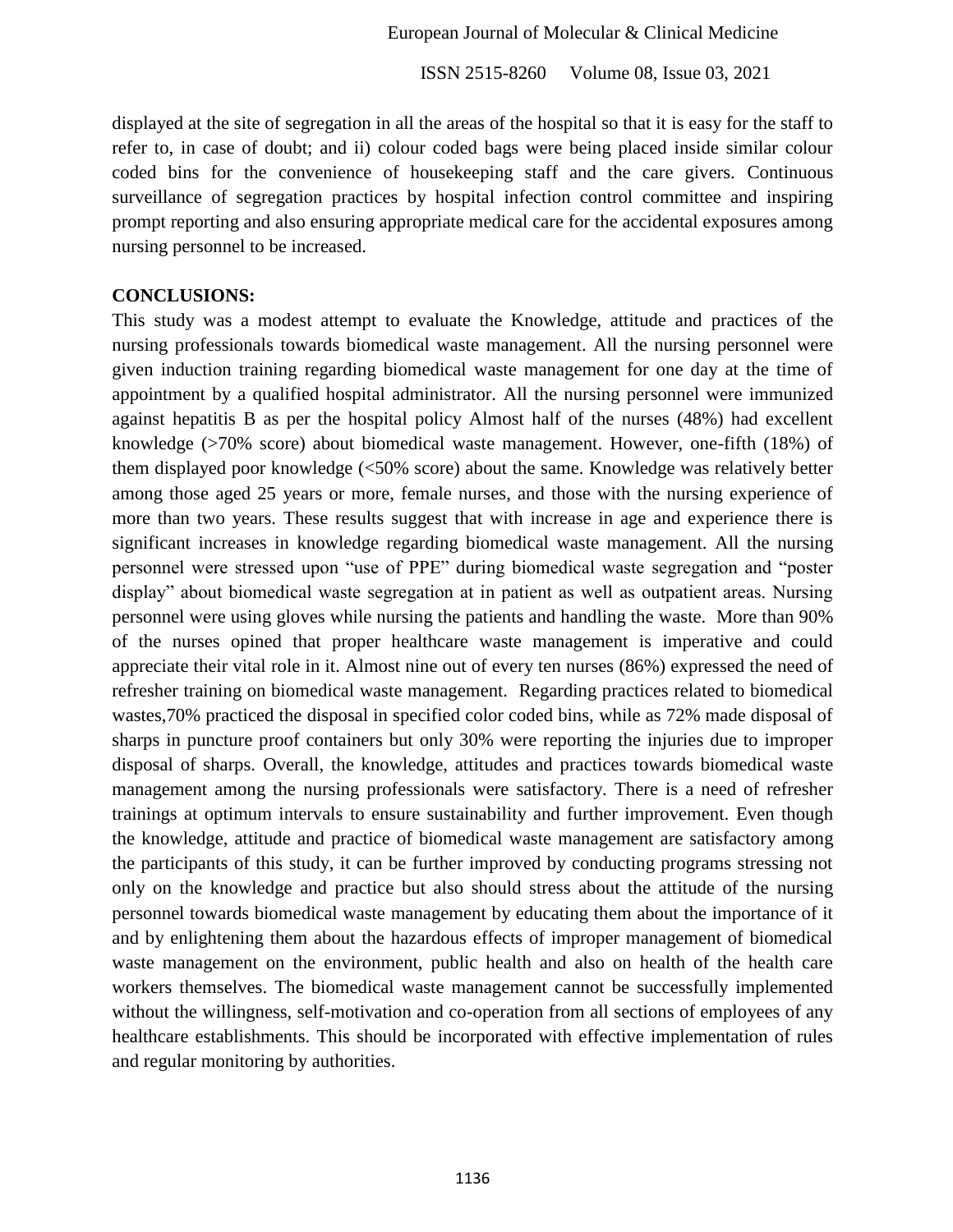## **RECOMMENDATIONS:**

Training programs need to focus on empowering the nursing professionals on biomedical waste management with broad scope and practical knowledge in all aspects. The right practices and other activities of biomedical waste management and its ramifications in the form of avoiding of injuries, importance of vaccinations and following of universal precautions can be achieved when adequately supported by IEC (information, education and communication) strategies like handouts, stickers, charts, celebrations of various days like hand hygiene day and other days can help in improving the practices of the employees of the organizations. Training the staff with Checklists and regular inspections can bring about accountability in the staff. We recommend further studies on a larger stratum across hospitals to evaluate the awareness of nursing professionals towards biomedical waste management.

## **CONFLICT OF INTERESTS**

The authors declare that there is no conflict of interests regarding the publication of this paper.

## **ACKOWLEDGEMENT**:

The authors would like to thank the Medical superintendent, Nursing superintendent and all the nursing personnel for active participation and cooperation.

## **REFERENCES:**

- **1.** Mathur, V., Dwivedi, S., Hassan, M.A. and Misra, R.P., 2011. Knowledge, attitude, and practices about biomedical waste management among healthcare personnel: A crosssectional study. *Indian journal of community medicine: official publication of Indian Association of Preventive & Social Medicine*, *36*(2), p.143.
- **2.** Patil, A.D. and Shekdar, A.V., 2001. Health-care waste management in India. *Journal of Environmental Management*, *63*(2), pp.211-220.
- **3.** Malini, A. and Eshwar, B., 2015. Knowledge, Attitude and Practice of Biomedical waste management among health care personnel in a tertiary care hospital in Puducherry. *International Journal of Biomedical Research*, *6*(3), pp.172-176.
- **4.** Manasi, S., Umamani, K. S. and Latha, N. (2014), ‗Bio-Medical waste management: Issues and concerns – A Ward Level Study of Bangalore City', Working Paper 312, The Institute for Social and Economic Change, Bangalore, ISBN 978-81-7791-168-8
- **5.** Yadavannavar, M.C., Berad, A.S. and Jagirdar, P.B., 2010. Biomedical waste management: A study of knowledge, attitude, and practices in a tertiary health care institution in Bijapur. *Indian journal of community medicine: official publication of Indian Association of Preventive & Social Medicine*, *35*(1), p.170.
- **6.** Basu, M., Das, P. and Pal, R., 2012. Assessment of future physicians on biomedical waste management in a tertiary care hospital of West Bengal. *Journal of natural science,biology, and medicine*, *3*(1), p.38.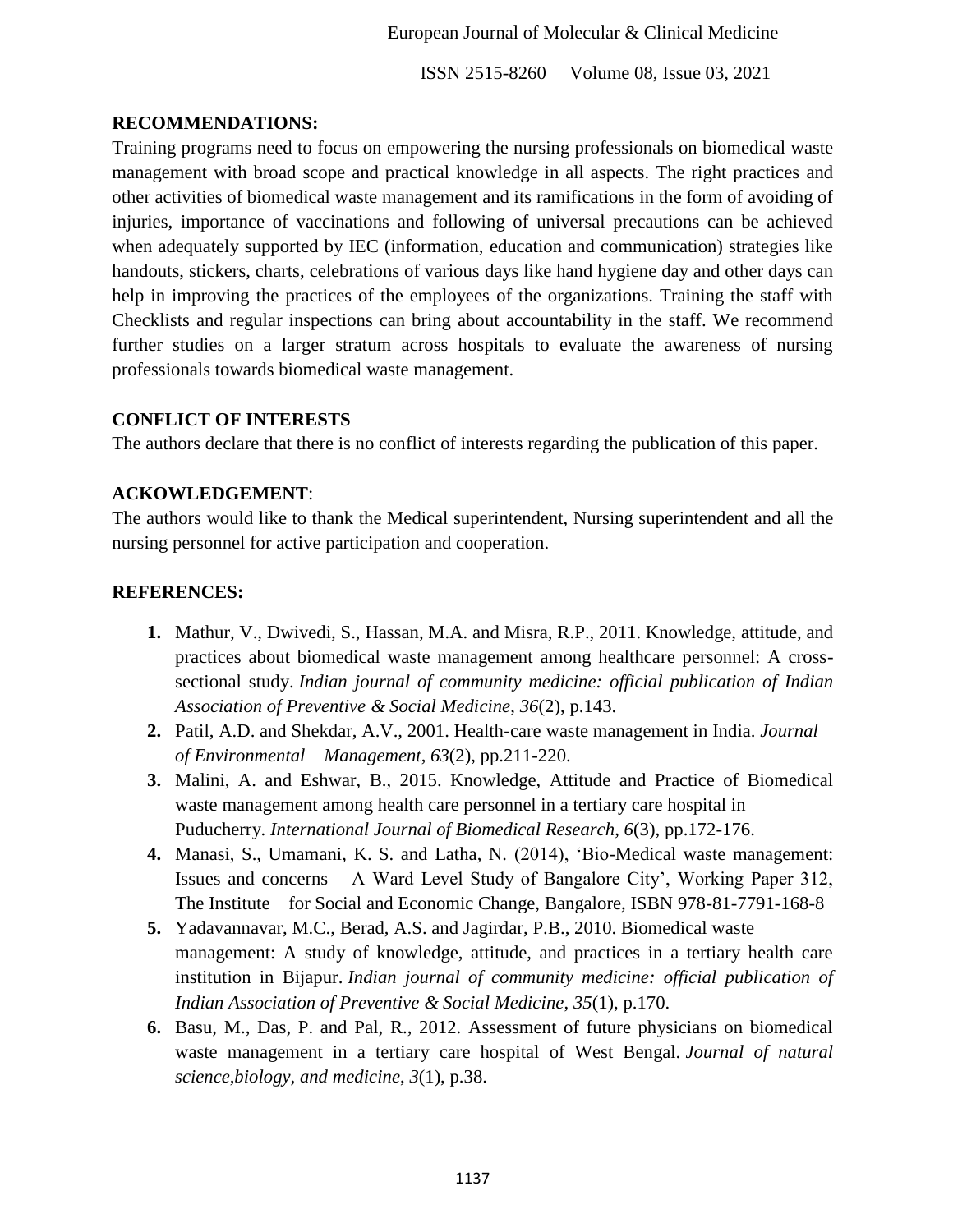- **7.** Tenglikar PV, Kumar GA, Kapate R, Reddy S and Vijayanath V (2009).Knowledge Attitude and Practices of Health Care Waste Management amongst Staff of Nursing Homes of Gulbarga City. Journal of Pharmaceutical and Biomedical Sciences19(19)13**.**
- **8.** Radha, R., 2012. Assessment of existing knowledge, attitude, and practices regarding biomedical waste management among the health care workers in a tertiary care rural hospital. *International Journal of Health Services and Research*, *2*, pp.14-19.
- **9.** World Health Organization, 2011. Waste from health-care activities. Fact Sheet no.253. *Geneva: World Health Organization*.
- **10.** Shinee, E., Gombojav, E., Nishimura, A., Hamajima, N. and Ito, K., 2008. Healthcare waste management in the capital city of Mongolia. *Waste management*, *28*(2), pp.435- 441.
- **11.** Sachan, R., Patel, M.L. and Nischal, A., 2012. Assessment of the knowledge, attitude and practices regarding biomedical waste management amongst the medical and paramedical staff in tertiary health care centre. *International Journal of Scientific and Research Publications*, *2*(7), pp.1-6.
- **12.** Pattnaik, S. and Reddy, M.V., 2010. Assessment of municipal solid waste management in Puducherry (Pondicherry), India. *Resources, Conservation and Recycling*, *54*(8), pp.512-520.
- **13.** Verma, L.K., Mani, S., Sinha, N. and Rana, S., 2008. Biomedical waste management in nursing homes and smaller hospitals in Delhi. *Waste Management*, *28*(12), pp.2723- 2734.
- **14.** Singh, R., Kishore, J., Mathur, R.G., Mandal, K. and Puri, S., 2002. The role of an information booklet on bio-medical waste management for nurses. *Nursing Journal of India*, *93*(12), p.271.
- **15.** Plianbangchang, P.H., 2005. A report on alternative treatment and non-burn disposal practices. *Safe Management of Bio-medical Sharps Waste in India. WHO Publication*, p.2.
- **16.** Pandit, N.B., Mehta, H.K., Kartha, G.P. and Choudhary, S.K., 2005. Management of bio-medical waste: Awareness and practices in a district of Gujarat. *Indian J Public Health*, *49*(4), pp.245-7.
- **17.** Hanumantha Rao, P., 2008. Report: Hospital waste management—awareness and practices: a study of three states in India. *Waste management & research*, *26*(3), pp.297-303.
- **18.** Kishore, J., Goel, P., Sagar, B. and Joshi, T.K., 2000. Awareness about biomedical waste management and infection control among dentists of a teaching hospital in New Delhi, India. *Indian journal of dental research: official publication of Indian Society for Dental Research*, *11*(4), pp.157-161.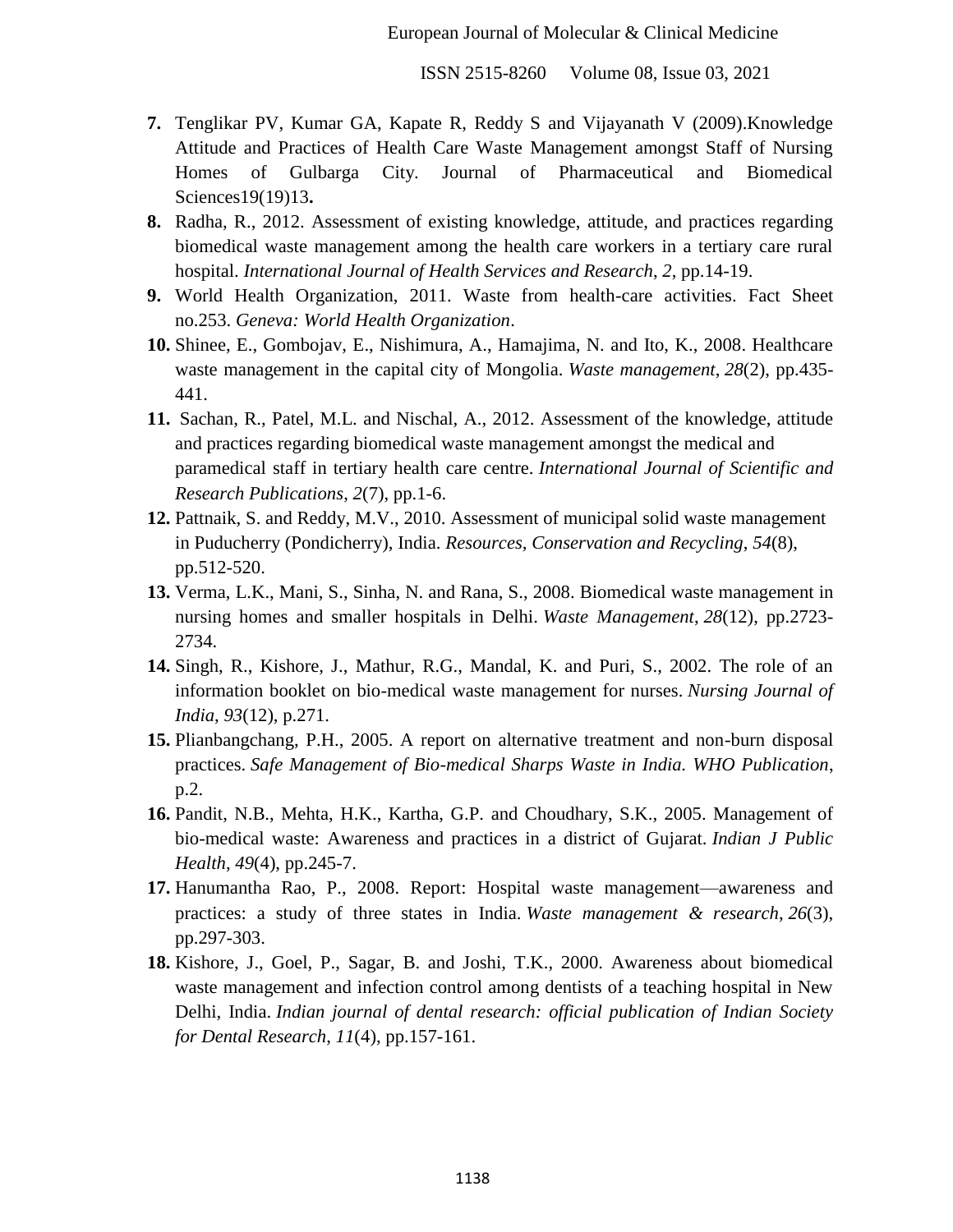- **19.** Archisman, M., Gupta Manoj, K., Shivalli, S., Mishra, C.P. and Mohapatra, S.C., 2012. Biomedical waste management practices of doctors: an online snapshot. *National Journal of Community Medicine*, *3*(2), pp.227-31.
- **20.** Bansal, M., Mishra, A., Gautam, P., Changulani, R., Srivastava, D.K. and Gaur, N.S., 2013. Knowledge and awareness regarding biomedical waste management among employees of a tertiary care hospital. *Indian Journal of Community Health*, *25*(1), pp.86-88.
- **21.** Saini, S., Nagarajan, S.S. and Sarma, R.K., 2005. Knowledge, attitude and practices of bio-medical waste management amongst staff of a tertiary level hospital in India. *J Acad Hosp Adm*, *17*(2).
- **22.** Deo D., Tak S.B., and Munde S. S., 2006. A study of knowledge regarding biomedical waste management among employees of a teaching hospital in rural area. *Journal of Indian Society of Hospital Waste Management*, 5(1), pp.12–16.
- **23.** Qureshi Waseem, M.D., Hassan, G., NA, W., Baba, A., Kadri, S.M. and Nazir, K., 2007.Awareness of Biomedical Waste Management amongst Staff of the Government SMHS Hospital, Srinagar A Tertiary Level Hospital in Kashmir Valley. *JK-Practitioner*, *14*(1), pp.60-61.
- **24.** Amini-Ranjbar, S. and Motlagh, M.E., 2008. Hepatitis B vaccination coverage among Iranian medical students and nursing staff. *American Journal of Applied Sciences*, *5*(6), pp.747-749
- **25.** Mureithi, J.G., 2009. *Hepatitis B vaccination policies and coverage for nurse working at public and private hospitals in Tshwane, South Africa* (Doctoral dissertation, University of Limpopo (Medunsa Campus)).
- **26.** Pathak, R., Chaudhary, C., Pathania, D., Ahluwalia, S.K., Mishra, P.K. and Kahlon, A.S., 2013. Hepatitis B vaccine: Coverage and factors relating to its acceptance among health care workers of a tertiary care center in North India. *International Journal of Medicine and Public Health*, *3*(1).
- **27.** Madhukumar, S. and Ramesh, G., 2012. Study about awareness and practices about health care waste management among hospital staff in a medical college hospital, Bangalore. *Iranian Journal of Basic Medical Sciences*, *3*(1), pp.7-11.
- **28.** Stein, A.D., Makarawo, T.P. and Ahmad, M.F.R., 2003. A survey of doctors' and nurses' knowledge, attitudes and compliance with infection control guidelines in Birmingham teaching hospitals. *Journal of hospital infection*, *54*(1), pp.68-73.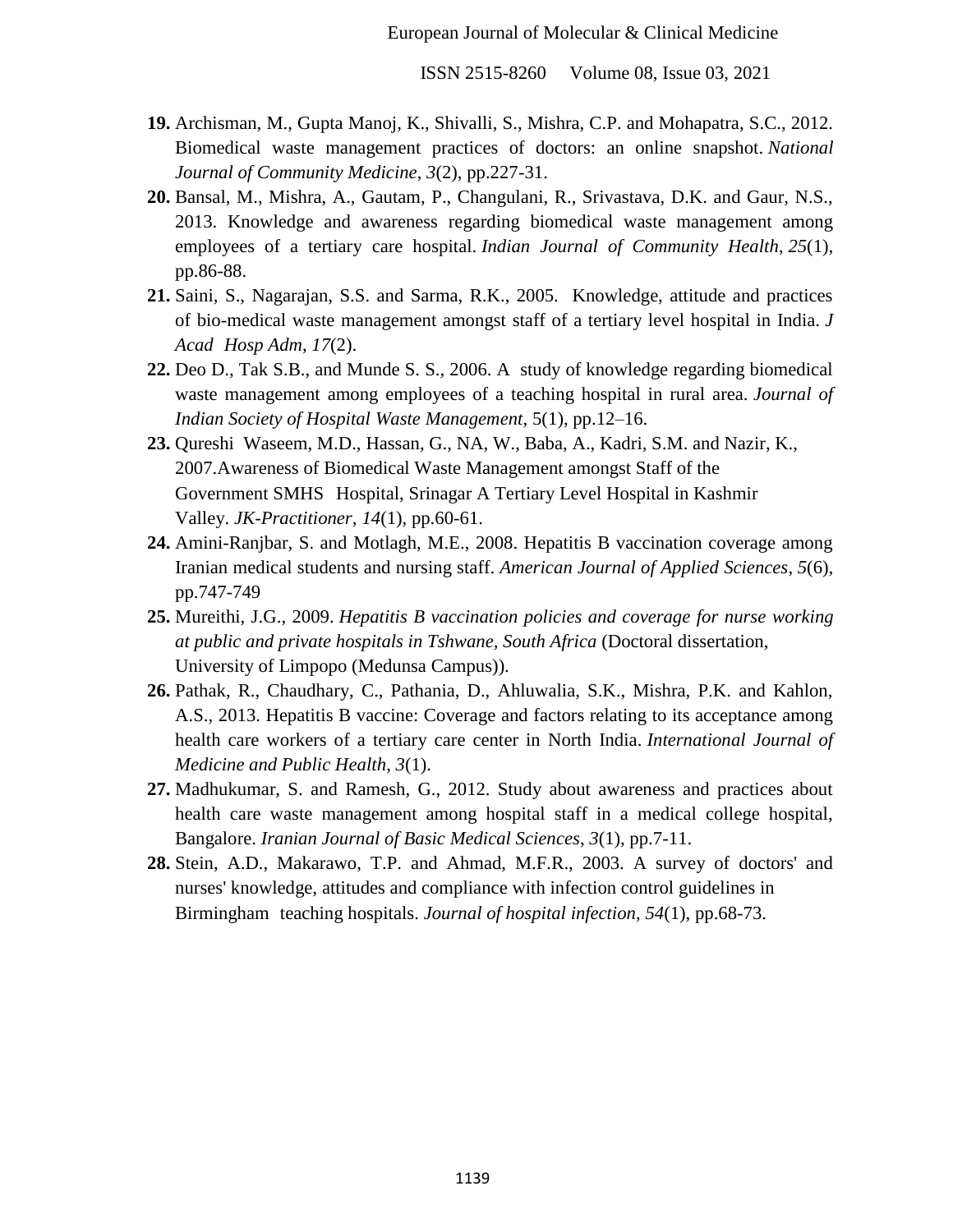|           |  |  |  |  | Table 1: Knowledge level of Nursing personnel about biomedical waste management |
|-----------|--|--|--|--|---------------------------------------------------------------------------------|
| $(n=100)$ |  |  |  |  |                                                                                 |

| Knowledge $(\%$ score)  | <b>Number</b> | Percentage $(\% )$ |
|-------------------------|---------------|--------------------|
| Excellent $(\geq 70\%)$ | 48            |                    |
| Good (50-70%)           |               |                    |
| Poor $(<50\%)$          |               |                    |

**Table 2: Knowledge of Nursing personnel about Biomedical waste management according to their age, gender, department of work and nursing experience (n=100)**

| <b>Study</b><br><b>Variable</b> | $N\%$ |                |               | $\overline{\textbf{X}^2}$ | $\mathbf{P}$  |             |                  |       |       |
|---------------------------------|-------|----------------|---------------|---------------------------|---------------|-------------|------------------|-------|-------|
|                                 |       |                | Poor          |                           | Good          |             | <b>Excellent</b> |       |       |
|                                 |       | $\mathbf n$    | $\frac{0}{0}$ | $\mathbf n$               | $\frac{0}{0}$ | $\mathbf n$ | $\frac{6}{9}$    |       |       |
| Age                             |       |                |               |                           |               |             |                  |       |       |
| $<$ 25 years                    | 52    | 13             | 25            | 16                        | 30.8          | 23          | 44.2             | 2.561 | 0.277 |
| $\geq$ 25 years                 | 48    | 6              | 12.5          | 17                        | 35.41         | 25          | 52               |       |       |
| <b>Gender</b>                   |       |                |               |                           |               |             |                  |       |       |
| Male                            | 18    | 6              | 33.3          | $\overline{7}$            | 38.9          | 5           | 27.8             | 4.254 | 0.119 |
| Female                          | 82    | 13             | 15.9          | 28                        | 34.14         | 43          | 52.4             |       |       |
| <b>Department</b>               |       |                |               |                           |               |             |                  |       |       |
| of Work                         |       |                |               |                           |               |             |                  |       |       |
| Medical                         | 49    | 12             | 24.5          | 12                        | 24.5          | 25          | 51               | 4.41  | 0.110 |
| Surgical                        | 51    | 7              | 13.7          | 21                        | 41.2          | 23          | 45.09            |       |       |
| <b>Experience</b>               |       |                |               |                           |               |             |                  |       |       |
| in Nursing                      |       |                |               |                           |               |             |                  |       |       |
| $\leq$ 2 years                  | 61    | 14             | 23            | 20                        | 32.8          | 27          | 44.2             | 3.28  | 0.194 |
| $>2$ years                      | 39    | $\overline{4}$ | 10.2          | 14                        | 35.8          | 21          | 53.8             |       |       |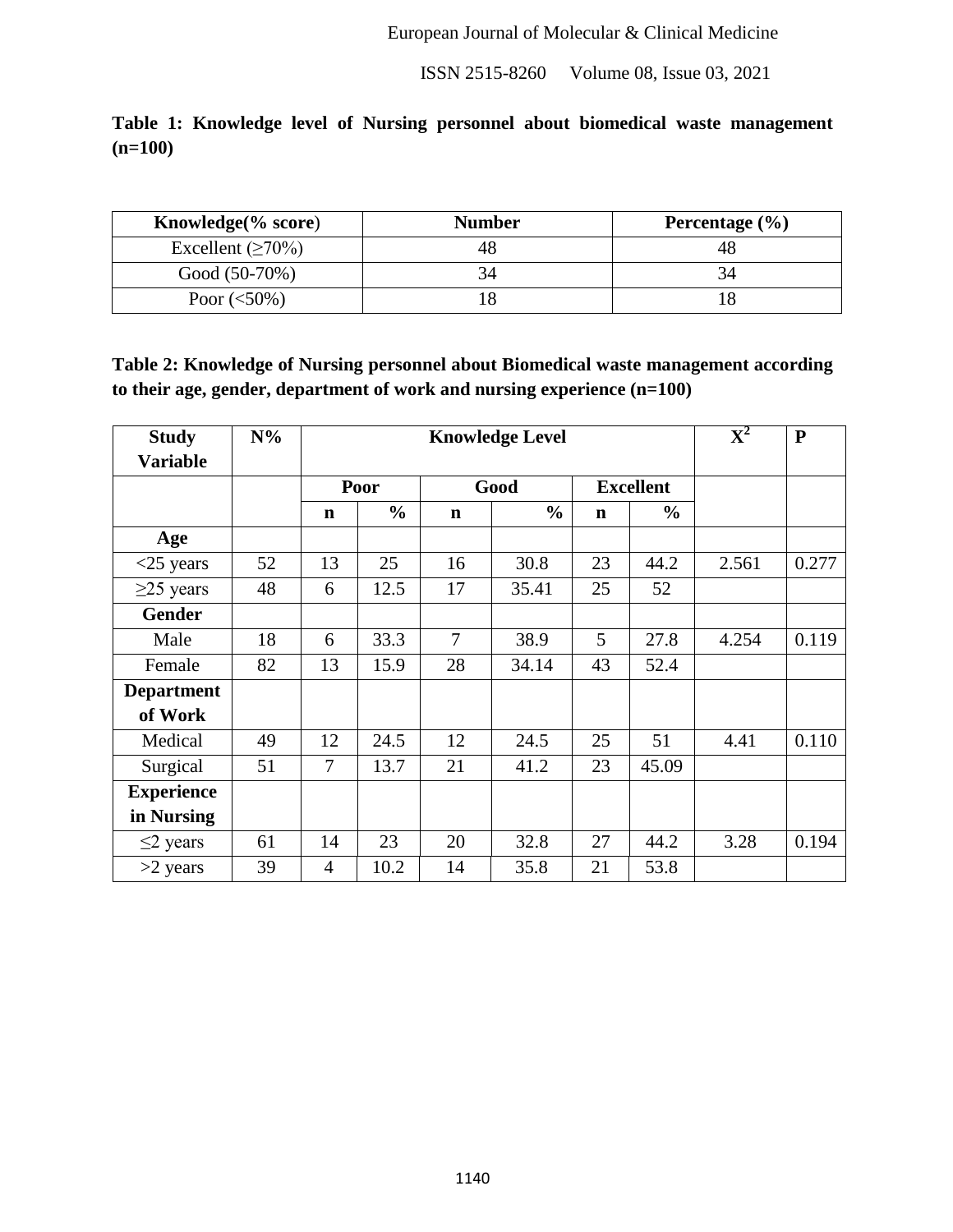**Table 3: Attitude of the Nursing personnel towards biomedical waste management according to their age, gender, department of work, nursing experience and knowledge level (n=100)**

| <b>Attitudes</b><br>of nurses                                      | Age<br>(years)          |            | <b>Gender</b> |                         | <b>Specialty</b> |                       | <b>Experience</b> |           | <b>Knowledge level</b> |          |               |
|--------------------------------------------------------------------|-------------------------|------------|---------------|-------------------------|------------------|-----------------------|-------------------|-----------|------------------------|----------|---------------|
|                                                                    | <25                     | $>25$      | M             | $\mathbf{F}$            | Med              | Surg                  | <2yr<br>S         | >2yr<br>S | poor                   | Goo<br>d | Excellen<br>t |
|                                                                    | $n=5$<br>$\overline{2}$ | $n=4$<br>8 | $n=1$<br>8    | $n=8$<br>$\overline{2}$ | $n=4$<br>9       | $n=5$<br>$\mathbf{1}$ | $n=61$            | $n=39$    | $n=1$<br>8             | $n = 34$ | $n = 48$      |
| Nurses play<br>vital role in<br>Biomedical<br>waste<br>segregation | 90.4                    | 94         | 89            | 92.7                    | 86               | 98                    | 92                | 92.3      | 90                     | 94.1     | 95            |
| Need of<br>refresher<br>training                                   | 83                      | 90         | 89            | 85.4                    | 80               | 92                    | 88                | 84.8      | 85.1                   | 88.2     | 84.2          |
| Wearing<br>PPE during<br>waste<br>segregation                      | 98.1                    | 100        | 100           | 98.8                    | 98               | 100                   | 98.4              | 100       | 100                    | 100      | 98            |
| Display of<br>posters of<br>biomedical<br>waste<br>segregation     | 100                     | 100        | 100           | 100                     | 100              | 100                   | 100               | 100       | 100                    | 100      | 100           |